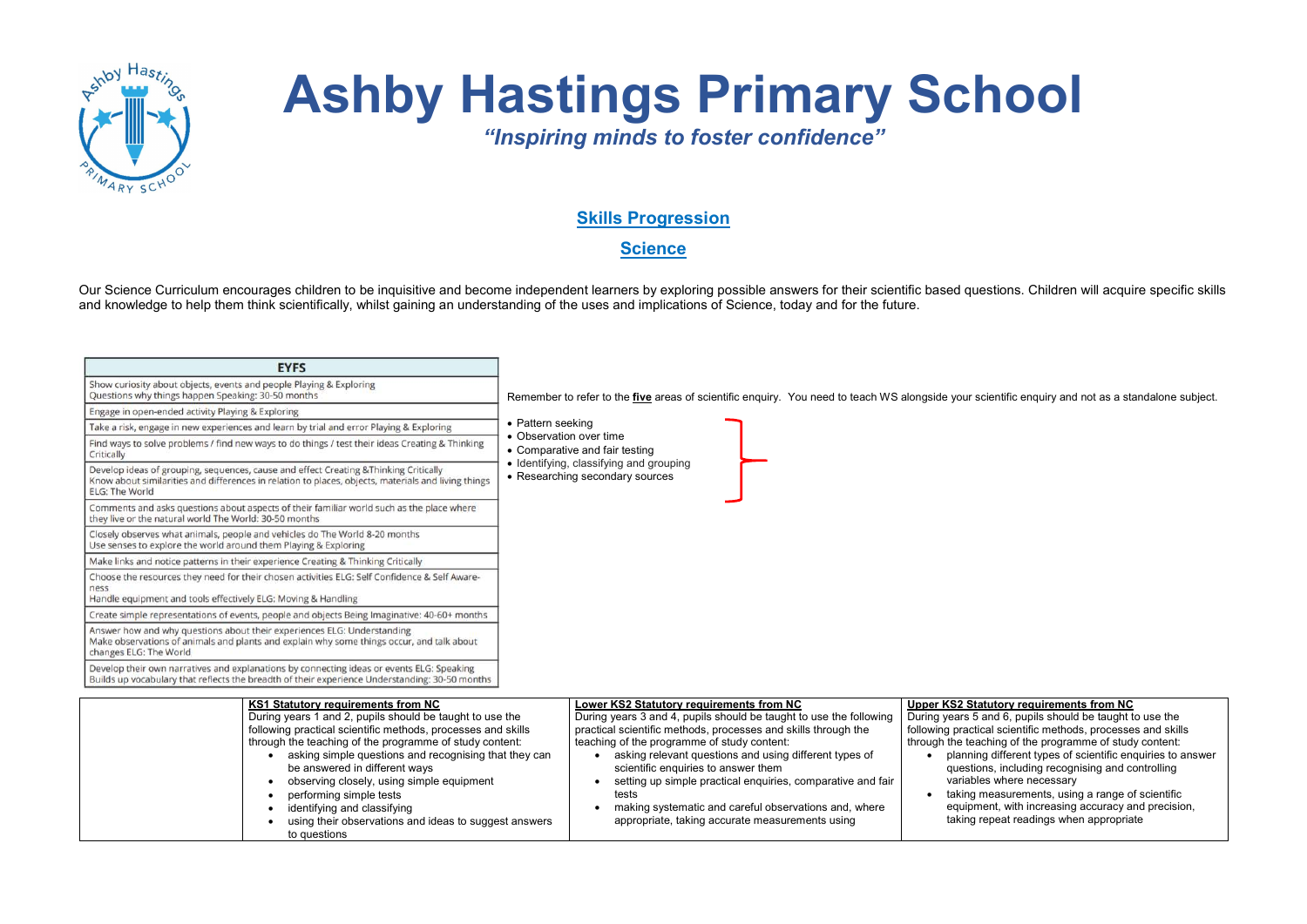|                                                         | gathering and recording data to help in answering<br>questions.                                                          |                                                                                                                                                                                                            | standard units, using a range of equipment, including<br>thermometers and data loggers<br>gathering, recording, classifying and presenting data in a<br>variety of ways to help in answering questions<br>recording findings using simple scientific language,<br>drawings, labelled diagrams, keys, bar charts, and tables<br>reporting on findings from enquiries, including oral and<br>written explanations, displays or presentations of results<br>and conclusions<br>using results to draw simple conclusions, make<br>predictions for new values, suggest improvements and<br>raise further questions<br>identifying differences, similarities or changes related to<br>simple scientific ideas and processes<br>using straightforward scientific evidence to answer |                                                                                                                                                                                                                                  | recording data and results of increasing complexity<br>using scientific diagrams and labels, classification keys,<br>tables, scatter graphs, bar and line graphs<br>using test results to make predictions to set up further<br>comparative and fair tests<br>reporting and presenting findings from enquiries,<br>including conclusions, causal relationships and<br>explanations of and degree of trust in results, in oral and<br>written forms such as displays and other presentations<br>identifying scientific evidence that has been used to<br>support or refute ideas or arguments. |                                                                                                                                                                                                                     |
|---------------------------------------------------------|--------------------------------------------------------------------------------------------------------------------------|------------------------------------------------------------------------------------------------------------------------------------------------------------------------------------------------------------|------------------------------------------------------------------------------------------------------------------------------------------------------------------------------------------------------------------------------------------------------------------------------------------------------------------------------------------------------------------------------------------------------------------------------------------------------------------------------------------------------------------------------------------------------------------------------------------------------------------------------------------------------------------------------------------------------------------------------------------------------------------------------|----------------------------------------------------------------------------------------------------------------------------------------------------------------------------------------------------------------------------------|-----------------------------------------------------------------------------------------------------------------------------------------------------------------------------------------------------------------------------------------------------------------------------------------------------------------------------------------------------------------------------------------------------------------------------------------------------------------------------------------------------------------------------------------------------------------------------------------------|---------------------------------------------------------------------------------------------------------------------------------------------------------------------------------------------------------------------|
|                                                         |                                                                                                                          |                                                                                                                                                                                                            | questions or to support their findings.                                                                                                                                                                                                                                                                                                                                                                                                                                                                                                                                                                                                                                                                                                                                      |                                                                                                                                                                                                                                  |                                                                                                                                                                                                                                                                                                                                                                                                                                                                                                                                                                                               |                                                                                                                                                                                                                     |
| <b>Asking and answering</b><br>questions                | Year 1<br>Use everyday<br>language/begin to use<br>simple scientific words<br>to ask or answer a<br>scientific question. | Year 2<br>Suggest ideas, ask<br>simple questions and<br>know that they can be<br>answered/investigated<br>in different ways<br>including<br>simple secondary<br>sources, such as<br>books and video clips. | Year 3<br>Use ideas to pose<br>questions, independently,<br>about the world around<br>them.                                                                                                                                                                                                                                                                                                                                                                                                                                                                                                                                                                                                                                                                                  | Year 4<br>Suggest relevant questions<br>and know that they could be<br>answered in a variety of ways,<br>including using secondary<br>sources such as ICT.<br>Answer questions using<br>straight forward scientific<br>evidence. | Year 5<br>Raise different types of<br>scientific questions, and<br>hypotheses.                                                                                                                                                                                                                                                                                                                                                                                                                                                                                                                | Year 6<br>Pose/select the most<br>appropriate line of<br>enquiry to<br>investigate scientific<br>questions.                                                                                                         |
| <b>Making predictions</b>                               | Begin to say what might<br>happen in an investigation.                                                                   | Begin to make predictions.                                                                                                                                                                                 | Make predictions and begin to<br>give a reason.                                                                                                                                                                                                                                                                                                                                                                                                                                                                                                                                                                                                                                                                                                                              | Make predictions and give a<br>reason using simple scientific<br>vocabulary.                                                                                                                                                     | Make predictions and give a<br>reason using scientific<br>vocabulary.                                                                                                                                                                                                                                                                                                                                                                                                                                                                                                                         | Make predictions and give a<br>reason using scientific<br>vocabulary.<br>Base predictions on findings<br>from previous investigations.                                                                              |
| <b>Making observations</b>                              | Observe objects,<br>materials and living<br>things and describe<br>what they see.                                        | Observe something<br>closely and describe<br>changes over time.                                                                                                                                            | Make decisions about<br>what to observe during an<br>investigation.                                                                                                                                                                                                                                                                                                                                                                                                                                                                                                                                                                                                                                                                                                          | Make systematic and<br>careful observations.                                                                                                                                                                                     | Plan and carry out<br>comparative and fair tests,<br>making systematic and<br>careful observations.                                                                                                                                                                                                                                                                                                                                                                                                                                                                                           | Make their own decisions<br>about which observations<br>to make, using test results<br>and observations to make<br>predictions or set up<br>further comparative or<br>fair tests.                                   |
| <b>Equipment and</b><br>measurements                    | Use simple, nonstandard<br>equipment and measurements<br>in a practical task.                                            | Use simple equipment, such<br>as hand lenses or egg timers<br>to take measurements, make<br>observations and carry out<br>simple tests.                                                                    | Take accurate measurements<br>using standard units.                                                                                                                                                                                                                                                                                                                                                                                                                                                                                                                                                                                                                                                                                                                          | Take accurate measurements<br>using standard units and a<br>range of equipment, including<br>thermometers and data loggers.                                                                                                      | Take measurements using a<br>range of scientific equipment<br>with increasing accuracy and<br>precision.                                                                                                                                                                                                                                                                                                                                                                                                                                                                                      | Choose the most appropriate<br>equipment in order to take<br>measurements, explaining how<br>to use it accurately.<br>Decide how long to take<br>measurements for, checking<br>results with additional<br>readings. |
| <b>Identifying and classifying</b>                      | Sort and group objects,<br>materials and living<br>things, with<br>help, according to simple<br>observational features.  | Decide, with help, how<br>to group materials,<br>living things and<br>objects, noticing<br>changes over time<br>and beginning to see<br>patterns.                                                          | Talk about criteria for<br>grouping, sorting and<br>categorising, beginning to<br>see patterns and<br>relationships.                                                                                                                                                                                                                                                                                                                                                                                                                                                                                                                                                                                                                                                         | Identify<br>similarities/differences/changes<br>when talking about scientific<br>processes.<br>Use and begin to create simple<br>keys.                                                                                           | Use and develop keys to<br>identify, classify and<br>describe living things and<br>materials.                                                                                                                                                                                                                                                                                                                                                                                                                                                                                                 | Identify and explain<br>patterns seen in the<br>natural environment.                                                                                                                                                |
| <b>Engaging in practical</b><br>enquiry (investigating) | Follow instructions to<br>complete a simple test<br>individually or in<br>a group.                                       | Do things in the correct order<br>when performing a<br>simple test and begin to<br>recognise<br>when something is<br>unfair.                                                                               | Discuss enquiry methods<br>and describe a fair test.                                                                                                                                                                                                                                                                                                                                                                                                                                                                                                                                                                                                                                                                                                                         | Make decisions about<br>different enquiries, including<br>recognising when a fair test is<br>necessary and begin to identify<br>variables.                                                                                       | Plan a range of science<br>enquiries, including<br>comparative and fair tests.                                                                                                                                                                                                                                                                                                                                                                                                                                                                                                                | Select and plan the most<br>suitable line of enquiry,<br>explaining<br>which variables need to<br>be controlled and why, in<br>a variety of                                                                         |